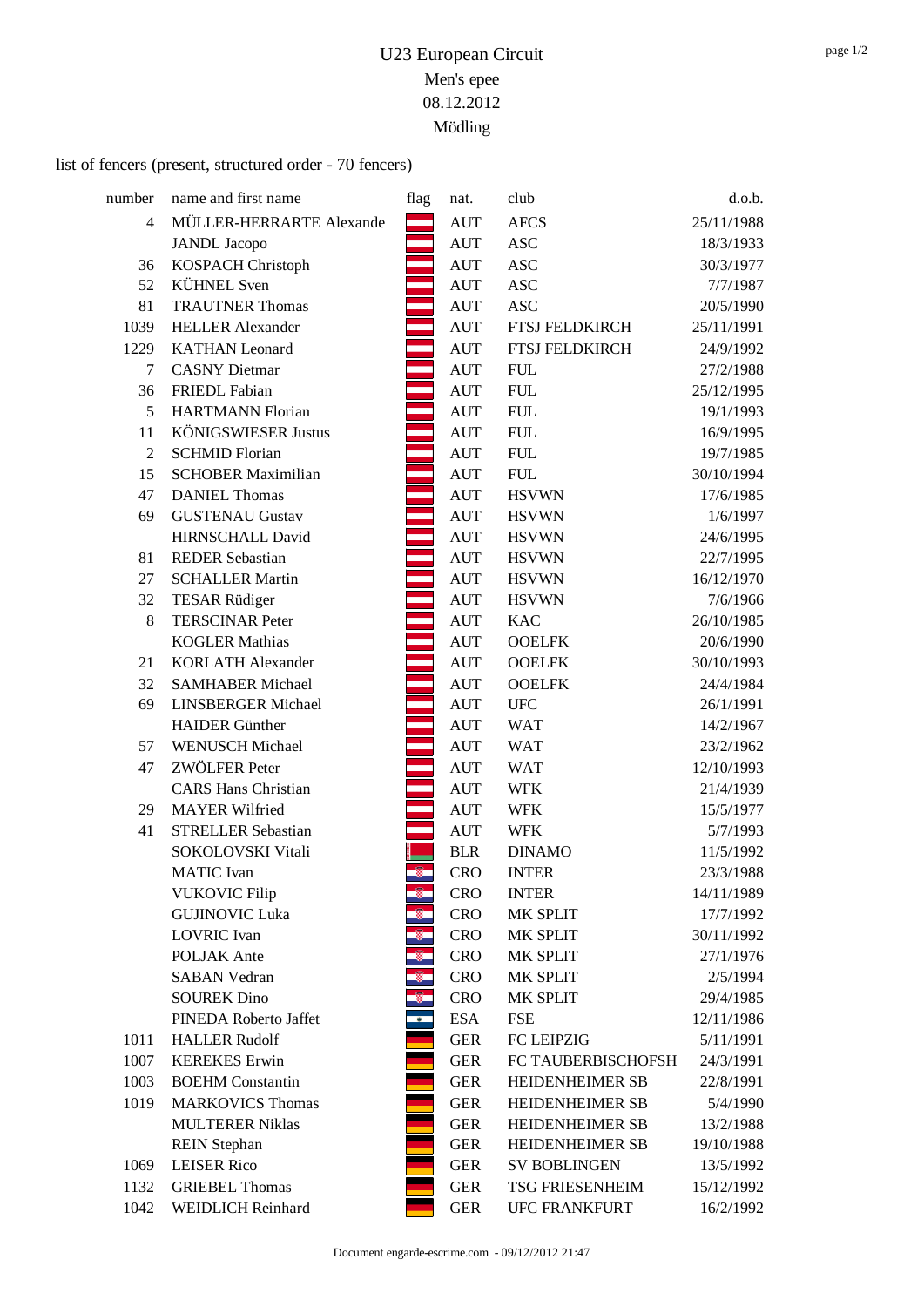# Moedling U23 2012 Men's epee

### list of fencers (present, structured order - 70 fencers)

| number | name and first name        | flag | nat.       | club                       | d.o.b.     |
|--------|----------------------------|------|------------|----------------------------|------------|
|        | <b>SZABO</b> Bence         |      | <b>HUN</b> | <b>TOEREKVES</b>           | 7/7/1991   |
|        | <b>DEI ROSSI Matteo</b>    |      | <b>ITA</b> |                            | 7/3/1995   |
| 1021   | FEDELI Alessandro          |      | <b>ITA</b> |                            | 13/7/1991  |
| 1142   | FLOREANI Fabrizio          |      | <b>ITA</b> |                            | 1/5/1991   |
|        | GIAQUINTO Jorgeantonio     |      | <b>ITA</b> |                            | 19/6/1992  |
|        | <b>OLIVIERI</b> Alex       |      | <b>ITA</b> |                            | 10/5/1995  |
| 1135   | PRATELLESI Marzio          |      | <b>ITA</b> | <b>CS FIRENZE RAGGETTI</b> | 15/8/1994  |
| 1085   | <b>CITRO</b> Fabrizio      |      | <b>ITA</b> | <b>CS NAPOLI</b>           | 17/8/1992  |
| 1078   | PALLAVICINI Stefano        |      | <b>ITA</b> | CS PETTORELLI DI PIA       | 9/4/1992   |
| 1006   | <b>TULEN</b> Tristan       |      | <b>NED</b> |                            | 22/7/1991  |
|        | DE WIJN Zoa                |      | <b>NED</b> | MSV ZEEMACHT               | 31/8/1995  |
|        | <b>BIRSAN Sebastian</b>    |      | <b>ROU</b> | CS UNEFS BUCURESTI         | 22/6/1991  |
|        | NICA Daniel                |      | <b>ROU</b> | <b>CSU CRAIOVA</b>         | 18/12/1989 |
|        | PIRVAN Marin dorian        |      | <b>ROU</b> | <b>CSU CRAIOVA</b>         | 16/3/1989  |
|        | RICUTA Laurentiu           |      | <b>ROU</b> | <b>CSU CRAIOVA</b>         | 22/9/1992  |
|        | <b>SBARCIA Alin</b>        |      | <b>ROU</b> | <b>CSU CRAIOVA</b>         | 27/1/1984  |
|        | <b>TRANDAFIRESCU Ionut</b> |      | <b>ROU</b> | <b>CSU CRAIOVA</b>         | 24/6/1993  |
|        | <b>FRANKOVIC Leon</b>      | Ø    | <b>SLO</b> |                            | 4/9/1991   |
|        | <b>GOLOBIC</b> Jan         | -8   | <b>SLO</b> | TABOR-LJUBLJANA            | 13/4/1992  |
|        | <b>KOMAN Robert</b>        | ю    | <b>SLO</b> | TABOR-LJUBLJANA            | 26/10/1993 |
|        | VERAS-REGENT Timotej       | -8   | <b>SLO</b> | TABOR-LJUBLJANA            | 1/11/1996  |
|        | <b>ZUPANCIC David</b>      | Đ    | <b>SLO</b> | TABOR-LJUBLJANA            | 20/10/1991 |
|        |                            |      |            |                            |            |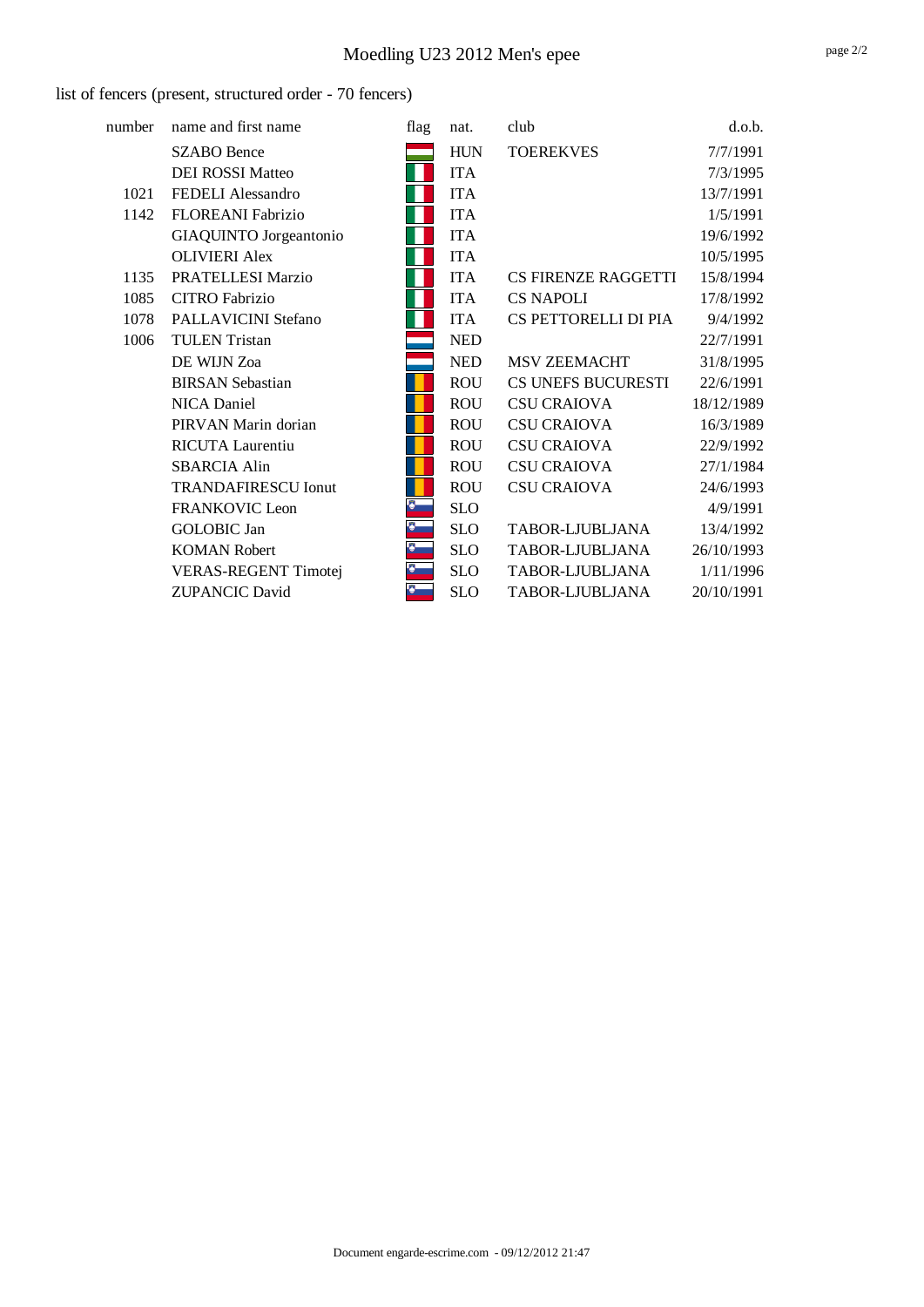### formula of the competition

70 fencers

1 poules: round

70 fencers 10 poules of 7 separation by : countries, clubs 56 qualifiers

\_\_\_\_\_\_\_\_\_\_\_\_\_\_\_\_\_\_\_\_\_\_\_\_\_\_\_\_\_\_\_\_\_

direct elimination : 56 fencers

direct elimination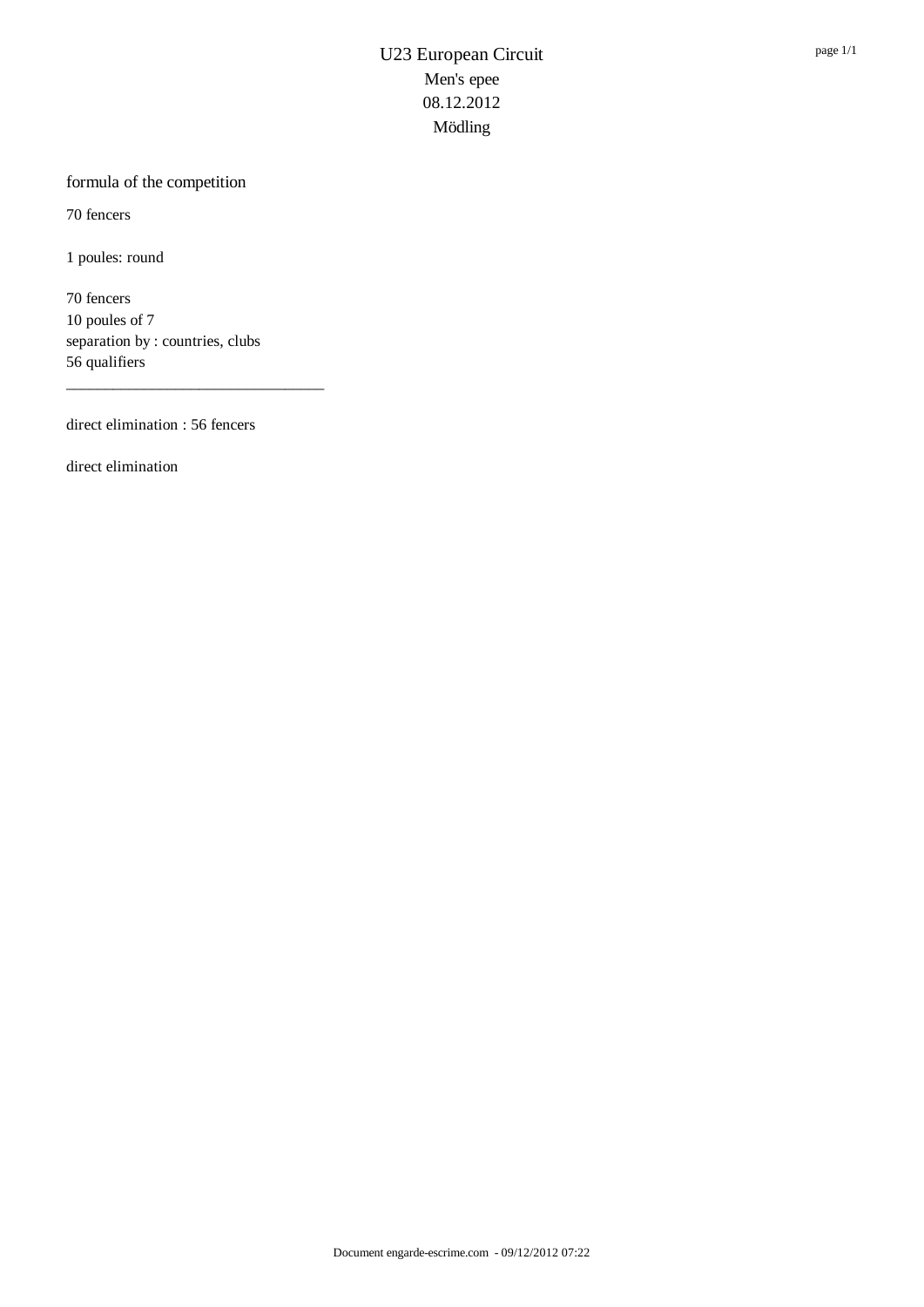### poules, round No 1

### poule No 1

|                             |            |                        |                                                                                                                                 | V/M   | ind.             | HS        | rank           |
|-----------------------------|------------|------------------------|---------------------------------------------------------------------------------------------------------------------------------|-------|------------------|-----------|----------------|
| <b>GUSTENAU Gustav</b>      | <b>AUT</b> | <b>HSVWN</b>           | $\overline{V}$<br>$\mathfrak{Z}$<br>$\overline{2}$<br>V<br>$\overline{2}$                                                       | 0.333 | $-7$             | 18        | 5              |
| <b>LINSBERGER Michael</b>   | <b>AUT</b> | <b>UFC</b>             | V<br>$\boldsymbol{0}$<br>V <sub>3</sub><br>$\overline{4}$<br>1                                                                  | 0.333 | $-10$            | 14        | 6              |
| <b>SCHMID Florian</b>       | <b>AUT</b> | <b>FUL</b>             | $\overline{V}$<br>$\overline{\mathsf{V}}$<br>3<br>3<br>$\mathbf{V}$<br>$\mathbf{V}$                                             | 0.667 | 5                | 26        | $\overline{c}$ |
| <b>SZABO</b> Bence          | <b>HUN</b> | <b>TOEREKVES</b>       | $\mathbf V$<br>$\overline{2}$<br>$\overline{4}$<br>3<br>3<br>$\overline{2}$                                                     | 0.167 | $-10$            | 19        | $\tau$         |
| <b>SBARCIA Alin</b>         | <b>ROU</b> | <b>CSU CRAIOVA</b>     | $\mathbf V$<br>$\overline{\mathbf{V}}$<br>$\overline{\mathbf{V}}$<br>$\overline{\mathsf{V}}$<br>$\overline{V}$<br>V             | 1.000 | 17               | 30        | 1              |
| <b>DEI ROSSI Matteo</b>     | <b>ITA</b> |                        | $\overline{3}$<br>$\overline{2}$<br>$\overline{V}$<br>V<br>$\overline{4}$<br>$\overline{4}$                                     | 0.333 | $\mathbf{0}$     | 23        | 4              |
| <b>KOMAN Robert</b>         | <b>SLO</b> | TABOR-LJUBLJANA        | $\overline{V}$<br>$\overline{\mathbf{V}}$<br>$\overline{4}$<br>V<br>V                                                           | 0.667 | 5                | 25        | 3              |
| poule No 2                  |            |                        |                                                                                                                                 |       |                  |           |                |
|                             |            |                        |                                                                                                                                 | V/M   | ind.             |           | HS rank        |
| <b>WENUSCH Michael</b>      | <b>AUT</b> | <b>WAT</b>             | $\overline{4}$<br>1                                                                                                             | 0.000 | $-21$            | 9         | 7              |
| <b>REDER Sebastian</b>      | <b>AUT</b> | <b>HSVWN</b>           | $\overline{2}$<br>3<br>$\overline{4}$<br>V<br>$\overline{V}$<br>V<br>$\overline{\mathbf{V}}$<br>V<br>3                          | 0.167 | $-13$            | 16        | 6              |
| MÜLLER-HERRARTE Alexan      | <b>AUT</b> | <b>AFCS</b>            | $\overline{c}$<br>$\overline{\mathsf{V}}$                                                                                       | 0.667 | 9                | 25        | 3              |
| <b>GUJINOVIC Luka</b>       | <b>CRO</b> | MK SPLIT               | $\overline{3}$<br>3<br>$\overline{3}$<br>V<br>1<br>$\mathbf V$                                                                  | 0.333 | $-5$             | 20        | 5              |
| <b>ZUPANCIC David</b>       | <b>SLO</b> | TABOR-LJUBLJANA        | $\mathfrak{Z}$<br>$\overline{3}$<br>V<br>$\sqrt{2}$<br>V                                                                        | 0.500 | $\mathfrak{Z}$   | 23        | $\overline{4}$ |
| PIRVAN Marin dorian         | <b>ROU</b> | <b>CSU CRAIOVA</b>     | $\mathbf V$<br>V <sub>4</sub><br>V<br>V<br>V                                                                                    | 0.833 | 7                | 25        | $\mathbf{2}$   |
| <b>REIN</b> Stephan         | <b>GER</b> | <b>HEIDENHEIMER SB</b> | $\overline{\mathsf{V}}$<br>$\overline{V}$<br>$\overline{\mathsf{V}}$<br>V<br>V<br>V                                             | 1.000 | 20               | 30        | $\mathbf{1}$   |
| poule No 3                  |            |                        |                                                                                                                                 |       |                  |           |                |
|                             |            |                        |                                                                                                                                 | V/M   | ind.             | HS        | rank           |
| <b>KATHAN</b> Leonard       | <b>AUT</b> | <b>FTSJ FELDKIRCH</b>  | $\mathfrak 2$<br>V<br>V<br>$\overline{4}$<br>$\overline{4}$<br>4<br>$\overline{V}$<br>$\overline{V}$<br>$\overline{\mathbf{V}}$ | 0.333 | 2                | 24        | 5              |
| <b>HARTMANN Florian</b>     | <b>AUT</b> | <b>FUL</b>             | $\overline{2}$<br>V<br>V                                                                                                        | 0.833 | 8                | 27        | $\overline{c}$ |
| <b>KÜHNEL</b> Sven          | <b>AUT</b> | <b>ASC</b>             | $\overline{3}$<br>$\overline{3}$<br>$\mathbf{1}$<br>1<br>1                                                                      | 0.000 | $-20$            | 10        | 7              |
| PINEDA Roberto Jaffet       | <b>ESA</b> | <b>FSE</b>             | $\mathfrak{Z}$<br>$\mathbf{V}$<br>$\overline{2}$<br>$\overline{2}$<br>V<br>V                                                    | 0.500 | $-1$             | 22        | $\overline{4}$ |
| <b>VERAS-REGENT Timotej</b> | <b>SLO</b> | TABOR-LJUBLJANA        | $\overline{3}$<br>$\mathbf V$<br>$\overline{2}$<br>$\mathbf{V}$<br>$\overline{4}$<br>1                                          | 0.333 | $-3$             | 20        | 6              |
| <b>BOEHM</b> Constantin     | <b>GER</b> | <b>HEIDENHEIMER SB</b> | $\mathbf{V}$<br>$\mathbf V$<br>$\mathbf{V}$<br>V<br>$\overline{4}$<br>V                                                         | 0.833 | 9                | 29        | $\mathbf{1}$   |
| <b>SOUREK Dino</b>          | <b>CRO</b> | MK SPLIT               | $\overline{\mathbf{V}}$<br>$\overline{2}$<br>$\overline{V}$<br>$\overline{\mathsf{V}}$<br>V<br>$\overline{4}$                   | 0.667 | 5                | 26        | 3              |
| poule No 4                  |            |                        |                                                                                                                                 | V/M   | ind.             | <b>HS</b> | rank           |
| <b>CASNY</b> Dietmar        | <b>AUT</b> | <b>FUL</b>             | V <sub>3</sub><br>$\mathfrak{Z}$<br>V<br>V<br>V<br>1                                                                            | 0.667 | $\mathbf{0}$     | 22        | 3              |
| <b>TRAUTNER Thomas</b>      | <b>AUT</b> | <b>ASC</b>             | $\boldsymbol{0}$<br>$\overline{3}$<br>$\mathfrak{Z}$<br>$\overline{2}$<br>V                                                     | 0.167 | $-14$            | 14        | 6              |
| <b>DANIEL Thomas</b>        | <b>AUT</b> | <b>HSVWN</b>           | $\mathbf V$<br>V<br>$\overline{2}$<br>3<br>V<br>1                                                                               | 0.500 | 2                | 21        | 5              |
| <b>TRANDAFIRESCU Ionut</b>  | <b>ROU</b> | <b>CSU CRAIOVA</b>     | $\mathbf V$<br>$\overline{4}$<br>V<br>V<br>V<br>V                                                                               | 0.833 | 15               | 29        | $\mathbf{1}$   |
| <b>VUKOVIC Filip</b>        | <b>CRO</b> | <b>INTER</b>           | $\overline{2}$<br>$\overline{3}$<br>$\overline{2}$<br>$\overline{4}$<br>1<br>1                                                  | 0.000 | $-17$            | 13        | $\tau$         |
| FLOREANI Fabrizio           | <b>ITA</b> |                        | $\overline{2}$<br>V<br>V<br>V<br>2<br>4                                                                                         | 0.500 | 5                | 23        | 4              |
| <b>MULTERER Niklas</b>      | <b>GER</b> | <b>HEIDENHEIMER SB</b> | $\overline{\mathbf{V}}$<br>$\overline{2}$<br>$\mathbf V$<br>$\mathbf{V}$<br>$\mathbf{V}$<br>$\mathbf{V}$                        | 0.833 | 9                | 27        | 2              |
|                             |            |                        |                                                                                                                                 |       |                  |           |                |
| poule No 5                  |            |                        |                                                                                                                                 | V/M   | ind.             |           | HS rank        |
| <b>JANDL</b> Jacopo         | <b>AUT</b> | <b>ASC</b>             | 3<br>3<br>$\sqrt{2}$<br>$\boldsymbol{0}$                                                                                        | 0.000 | $-20$            | 10        | 7              |
| <b>TERSCINAR Peter</b>      | <b>AUT</b> | <b>KAC</b>             | $\mathbf V$<br>V<br>$\mathbf V$<br>$\mathfrak{Z}$<br>V<br>$\mathbf{0}$                                                          | 0.667 | $-2$             | 23        | 3              |
| ZWÖLFER Peter               | <b>AUT</b> | <b>WAT</b>             | $\overline{\mathsf{V}}$<br>V<br>$\overline{4}$<br>$\overline{4}$<br>$\overline{\mathcal{L}}$                                    | 0.333 | $-2$             | 23        | 5              |
| <b>OLIVIERI</b> Alex        | <b>ITA</b> |                        | V<br>V<br>$\overline{4}$<br>$\overline{4}$<br>4                                                                                 | 0.333 | $-3$             | 23        | 6              |
| <b>GRIEBEL Thomas</b>       | <b>GER</b> | <b>TSG FRIESENHEIM</b> | $\overline{V}$<br>$\mathfrak{Z}$<br>$\mathbf{V}$<br>V<br>$\overline{2}$<br>$\overline{4}$                                       | 0.500 | $\boldsymbol{0}$ | 24        | 4              |
| <b>TULEN Tristan</b>        | <b>NED</b> |                        | $\mathbf V$<br>V<br>V<br>V<br>V<br>$\overline{4}$                                                                               | 0.833 | 15               | 29        | 1              |
| <b>SABAN Vedran</b>         | <b>CRO</b> | MK SPLIT               | V<br>V<br>V<br>$\mathbf V$<br>V                                                                                                 | 0.833 | 12               | 29        | $\overline{c}$ |
|                             |            |                        |                                                                                                                                 |       |                  |           |                |

V/M = victory/match = victories/matches ind. = indicator = hits scored - hits received HS = hits scored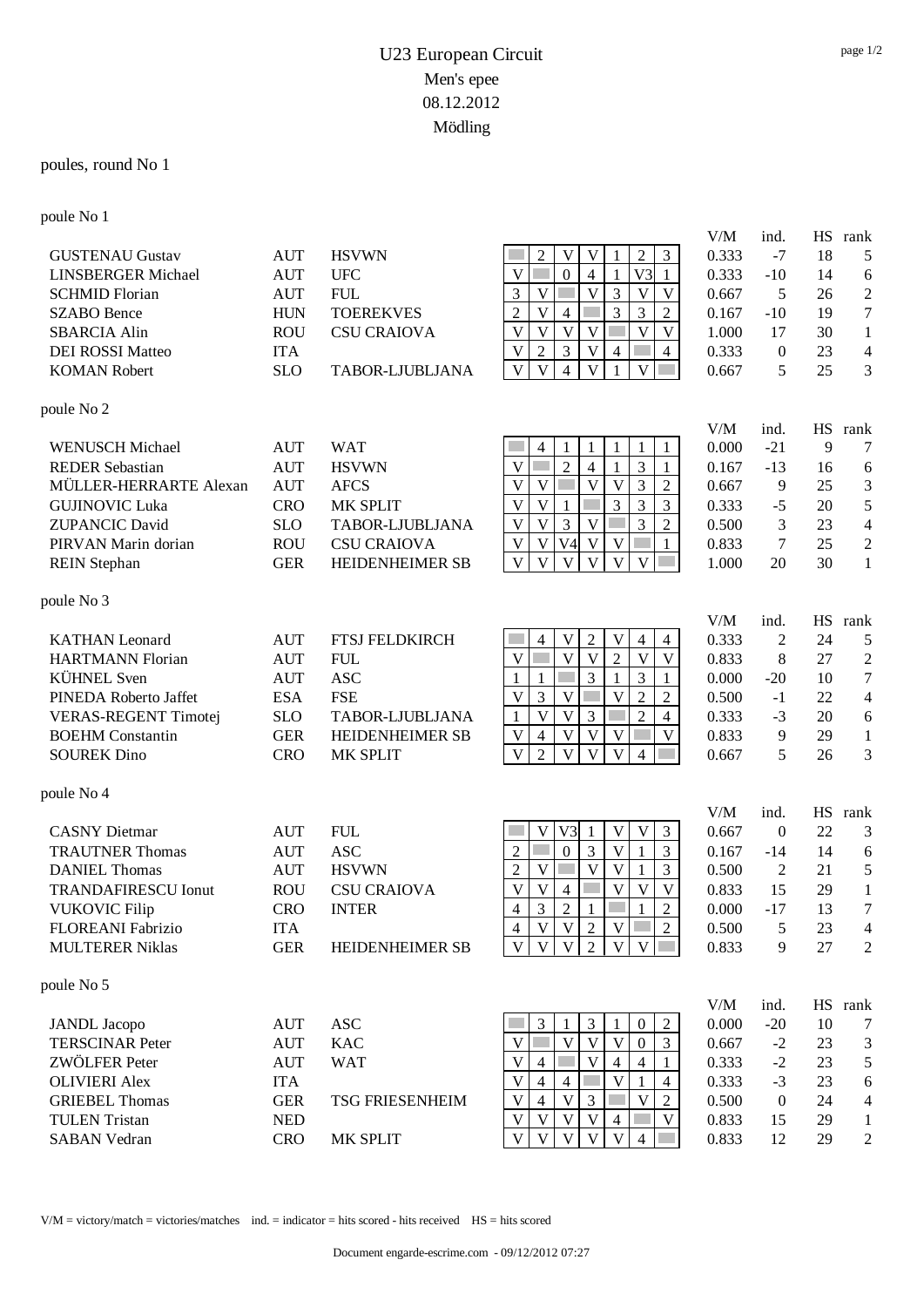#### poules, round No 1

poule No 6

|                            |            |                           |                                                                                                                               | V/M   | ind.         | <b>HS</b> | rank             |
|----------------------------|------------|---------------------------|-------------------------------------------------------------------------------------------------------------------------------|-------|--------------|-----------|------------------|
| <b>KÖNIGSWIESER Justus</b> | <b>AUT</b> | <b>FUL</b>                | $\sqrt{2}$<br>V<br>V<br>V<br>V<br>V                                                                                           | 0.833 | 8            | 27        | 1                |
| <b>STRELLER Sebastian</b>  | <b>AUT</b> | <b>WFK</b>                | 3<br>4<br>$\mathbf{1}$<br>1                                                                                                   | 0.000 | $-19$        | 11        | $\boldsymbol{7}$ |
| <b>HIRNSCHALL David</b>    | <b>AUT</b> | <b>HSVWN</b>              | 3<br>3<br>V<br>$\mathbf V$<br>$\mathfrak{Z}$<br>$\boldsymbol{0}$                                                              | 0.333 | $-7$         | 19        | 5                |
| PRATELLESI Marzio          | <b>ITA</b> | <b>CS FIRENZE RAGGETT</b> | $\overline{V}$<br>$\overline{2}$<br>$\mathbf V$<br>V<br>$\overline{4}$<br>V                                                   | 0.667 | 6            | 26        | 4                |
| POLJAK Ante                | <b>CRO</b> | MK SPLIT                  | 3<br>$\mathbf V$<br>3<br>$\overline{4}$<br>4<br>4                                                                             | 0.167 | -6           | 23        | 6                |
| <b>RICUTA Laurentiu</b>    | <b>ROU</b> | <b>CSU CRAIOVA</b>        | $\overline{\mathsf{V}}$<br>$\mathbf V$<br>$\overline{V}$<br>$\overline{4}$<br>$\mathbf V$<br>$\overline{4}$                   | 0.667 | 10           | 28        | 3                |
| <b>KEREKES</b> Erwin       | <b>GER</b> | FC TAUBERBISCHOFS         | $\overline{\mathsf{V}}$<br>$\overline{V}$<br>$\overline{V}$<br>$\overline{2}$<br>$\mathbf{V}$<br>V                            | 0.833 | 8            | 27        | $\mathbf{1}$     |
| poule No 7                 |            |                           |                                                                                                                               |       |              |           |                  |
|                            |            |                           |                                                                                                                               | V/M   | ind.         | HS        | rank             |
| <b>SCHOBER Maximilian</b>  | <b>AUT</b> | <b>FUL</b>                | $\mathbf V$<br>$\mathbf V$<br>V<br>$\mathbf V$<br>V <sub>4</sub><br>$\overline{4}$                                            | 0.833 | 5            | 28        | $\overline{c}$   |
| <b>CARS Hans Christian</b> | <b>AUT</b> | <b>WFK</b>                | 3<br>3<br>$\overline{4}$<br>$\overline{2}$<br>$\boldsymbol{0}$<br>$\mathbf{1}$                                                | 0.000 | $-17$        | 13        | $\boldsymbol{7}$ |
| KOSPACH Christoph          | <b>AUT</b> | <b>ASC</b>                | $\overline{V}$<br>$\overline{2}$<br>$\overline{4}$<br>$\overline{4}$<br>$\mathbf{1}$                                          | 0.167 | $-12$        | 17        | 6                |
| NICA Daniel                | <b>ROU</b> | <b>CSU CRAIOVA</b>        | 3<br>V<br>$\mathbf V$<br>V<br>V<br>$\boldsymbol{0}$                                                                           | 0.667 | 5            | 23        | 4                |
| <b>FRANKOVIC Leon</b>      | <b>SLO</b> |                           | $\overline{\mathbf{V}}$<br>$\overline{V}$<br>$\overline{4}$<br>$\overline{4}$<br>$\overline{\mathcal{L}}$<br>$\overline{4}$   | 0.333 | $-1$         | 26        | 5                |
| <b>HALLER Rudolf</b>       | <b>GER</b> | <b>FC LEIPZIG</b>         | $\overline{3}$<br>$\mathbf V$<br>$\mathbf V$<br>$\mathbf{V}$<br>V<br>V                                                        | 0.833 | 11           | 28        | $\mathbf{1}$     |
| <b>CITRO Fabrizio</b>      | <b>ITA</b> | <b>CS NAPOLI</b>          | $\overline{V}$<br>$\overline{\mathsf{V}}$<br>$\overline{\mathbf{V}}$<br>$\mathbf{V}$<br>3<br>$\overline{4}$                   | 0.667 | 9            | 27        | 3                |
| poule No 8                 |            |                           |                                                                                                                               |       |              |           |                  |
|                            |            |                           |                                                                                                                               | V/M   | ind.         | HS        | rank             |
| <b>KORLATH Alexander</b>   | <b>AUT</b> | <b>OOELFK</b>             | $\mathbf V$<br>3<br>V<br>$\overline{4}$<br>$\overline{4}$<br>$\overline{4}$                                                   | 0.333 | 3            | 25        | 6                |
| <b>TESAR Rüdiger</b>       | <b>AUT</b> | <b>HSVWN</b>              | $\overline{V}$<br>$\overline{\mathsf{V}}$<br>$\overline{\mathsf{V}}$<br>$\overline{2}$<br>$\overline{4}$<br>$\overline{4}$    | 0.500 | 3            | 25        | 3                |
| <b>HAIDER</b> Günther      | <b>AUT</b> | <b>WAT</b>                | $\mathfrak{Z}$<br>$\overline{2}$<br>$\overline{\mathcal{L}}$<br>$\mathbf{1}$<br>$\mathbf{1}$<br>1                             | 0.000 | $-18$        | 12        | $\boldsymbol{7}$ |
| DE WIJN Zoa                | <b>NED</b> | MSV ZEEMACHT              | $\mathbf{V}$<br>$\mathbf V$<br>$\overline{2}$<br>V<br>V<br>V                                                                  | 0.833 | $\,8\,$      | 27        | $\overline{2}$   |
| PALLAVICINI Stefano        | <b>ITA</b> | CS PETTORELLI DI PI       | $\sqrt{2}$<br>$\overline{V}$<br>3<br>V <sub>4</sub><br>V<br>$\sqrt{2}$                                                        | 0.500 | $-4$         | 21        | 5                |
| <b>MATIC</b> Ivan          | <b>CRO</b> | <b>INTER</b>              | $\overline{V}$<br>3<br>$\mathfrak{2}$<br>$\mathbf V$<br>V<br>1                                                                | 0.500 | $-2$         | 21        | $\overline{4}$   |
| <b>MARKOVICS Thomas</b>    | <b>GER</b> | <b>HEIDENHEIMER SB</b>    | $\overline{V}$<br>$\overline{\mathsf{V}}$<br>$\overline{2}$<br>$\overline{\mathbf{V}}$<br>V<br>V                              | 0.833 | 10           | 27        | $\mathbf{1}$     |
| poule No 9                 |            |                           |                                                                                                                               | V/M   |              |           |                  |
| <b>SCHALLER Martin</b>     | <b>AUT</b> | <b>HSVWN</b>              | 3<br>$\mathbf V$<br>V<br>$\boldsymbol{0}$<br>$\overline{4}$<br>1                                                              | 0.333 | ind.<br>$-5$ | HS<br>18  | rank<br>5        |
| <b>FRIEDL</b> Fabian       | <b>AUT</b> | <b>FUL</b>                | 3<br>3<br>$\mathfrak{2}$<br>$\overline{4}$<br>4<br>1                                                                          | 0.000 | $-13$        | 17        | $\tau$           |
| <b>KOGLER Mathias</b>      | <b>AUT</b> | <b>OOELFK</b>             | $\overline{2}$<br>$\overline{2}$<br>V <sub>4</sub><br>$\mathbf V$<br>1                                                        | 0.333 | $-11$        | 15        | 6                |
| <b>LOVRIC</b> Ivan         | <b>CRO</b> | MK SPLIT                  | V<br>3<br>3<br>V<br>V<br>4                                                                                                    | 0.500 | 7            | 25        | 4                |
| <b>LEISER Rico</b>         | <b>GER</b> | <b>SV BOBLINGEN</b>       | 3<br>$\mathbf V$<br>$\mathbf V$<br>$\mathbf{V}$<br>3<br>$\mathbf V$                                                           | 0.667 | 10           | 26        | 3                |
| FEDELI Alessandro          | <b>ITA</b> |                           | $\mathbf V$<br>V<br>$V4$ V<br>$\mathfrak{Z}$                                                                                  | 0.833 | $\sqrt{6}$   | 27        | 1                |
| <b>BIRSAN Sebastian</b>    | <b>ROU</b> | CS UNEFS BUCURESTI        | $\mathbf{V}$<br>$\mathbf{V}$<br>$\overline{V}$<br>V <sub>2</sub><br>$\mathbf{V}$                                              | 0.833 | 6            | 23        | $\overline{2}$   |
| poule No 10                |            |                           |                                                                                                                               |       |              |           |                  |
|                            |            |                           |                                                                                                                               | V/M   | ind.         |           | HS rank          |
| <b>SAMHABER Michael</b>    | <b>AUT</b> | <b>OOELFK</b>             | 3<br>$\ensuremath{\mathsf{V}}$<br>$\mathfrak{Z}$<br>$\mathbf{0}$<br>$\overline{4}$                                            | 0.167 | $-10$        | 16        | 6                |
| <b>MAYER Wilfried</b>      | <b>AUT</b> | <b>WFK</b>                | $\mathbf{V}$<br>$\boldsymbol{0}$<br>$\overline{3}$<br>$\boldsymbol{0}$<br>V                                                   | 0.333 | $-7$         | 14        | 5                |
| <b>HELLER Alexander</b>    | <b>AUT</b> | <b>FTSJ FELDKIRCH</b>     | 3<br>3<br>3<br>V <sub>1</sub><br>V <sub>4</sub>                                                                               | 0.333 | $-6$         | 15        | 4                |
| <b>WEIDLICH Reinhard</b>   | <b>GER</b> | <b>UFC FRANKFURT</b>      | $\overline{2}$<br>$\overline{V}$<br>$\mathbf V$<br>$\overline{2}$<br>V<br>V                                                   | 0.667 | 7            | 24        | 3                |
| SOKOLOVSKI Vitali          | <b>BLR</b> | <b>DINAMO</b>             | $\overline{\mathbf{V}}$<br>$\overline{V}$<br>$\overline{\mathbf{V}}$<br>$\mathbf V$<br>$\overline{\mathsf{V}}$<br>$\mathbf V$ | 1.000 | 18           | 30        | $\mathbf{1}$     |
| GOLOBIC Jan                | <b>SLO</b> | TABOR-LJUBLJANA           | V<br>V<br>V<br>V<br>V<br>4                                                                                                    | 0.833 | 10           | 29        | $\overline{c}$   |
| GIAQUINTO Jorgeantonio     | <b>ITA</b> |                           | $\overline{2}$<br>$\overline{3}$<br>$\overline{2}$<br>V<br>$\overline{2}$                                                     | 0.167 | $-12$        | 15        | $\boldsymbol{7}$ |

V/M = victory/match = victories/matches ind. = indicator = hits scored - hits received HS = hits scored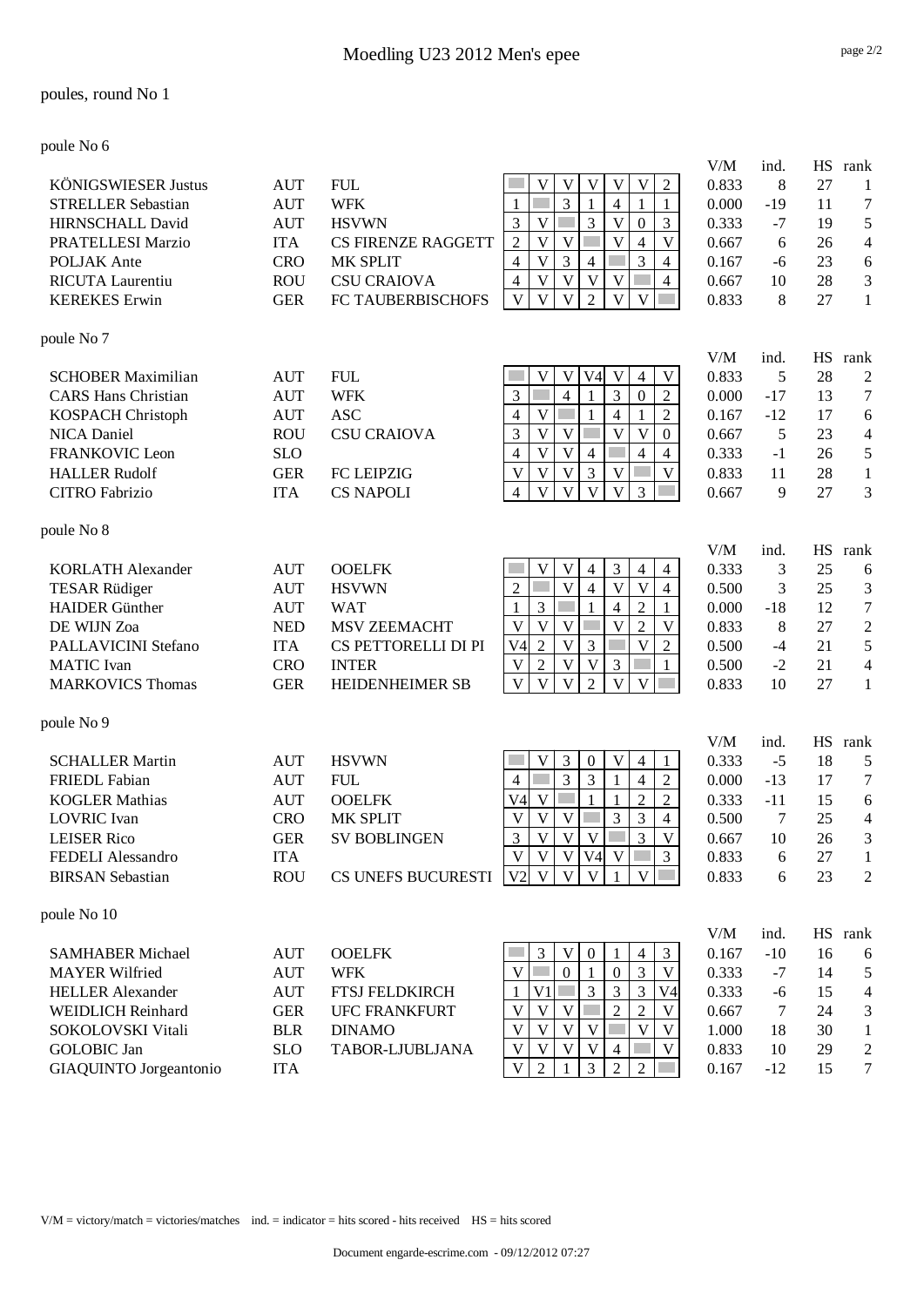ranking of poules, round No 1 (ordered by ranking - 70 fencers)

| rank           | name and first name        | nat.       | club                       | V/M   | ind.             | HS | group     |
|----------------|----------------------------|------------|----------------------------|-------|------------------|----|-----------|
| 1              | <b>REIN</b> Stephan        | <b>GER</b> | <b>HEIDENHEIMER SB</b>     | 1.000 | 20               | 30 | qualifier |
| $\overline{2}$ | SOKOLOVSKI Vitali          | <b>BLR</b> | <b>DINAMO</b>              | 1.000 | 18               | 30 | qualifier |
| 3              | <b>SBARCIA Alin</b>        | <b>ROU</b> | <b>CSU CRAIOVA</b>         | 1.000 | 17               | 30 | qualifier |
| $\overline{4}$ | <b>TRANDAFIRESCU Ionut</b> | <b>ROU</b> | <b>CSU CRAIOVA</b>         | 0.833 | 15               | 29 | qualifier |
| $\overline{4}$ | <b>TULEN Tristan</b>       | <b>NED</b> |                            | 0.833 | 15               | 29 | qualifier |
| 6              | <b>SABAN Vedran</b>        | <b>CRO</b> | MK SPLIT                   | 0.833 | 12               | 29 | qualifier |
| 7              | <b>HALLER Rudolf</b>       | <b>GER</b> | FC LEIPZIG                 | 0.833 | 11               | 28 | qualifier |
| 8              | <b>GOLOBIC</b> Jan         | <b>SLO</b> | TABOR-LJUBLJANA            | 0.833 | 10               | 29 | qualifier |
| 9              | <b>MARKOVICS Thomas</b>    | <b>GER</b> | HEIDENHEIMER SB            | 0.833 | 10               | 27 | qualifier |
| 10             | <b>BOEHM</b> Constantin    | <b>GER</b> | HEIDENHEIMER SB            | 0.833 | 9                | 29 | qualifier |
| 11             | <b>MULTERER Niklas</b>     | <b>GER</b> | HEIDENHEIMER SB            | 0.833 | 9                | 27 | qualifier |
| 12             | DE WIJN Zoa                | <b>NED</b> | <b>MSV ZEEMACHT</b>        | 0.833 | 8                | 27 | qualifier |
| 12             | <b>HARTMANN Florian</b>    | <b>AUT</b> | <b>FUL</b>                 | 0.833 | $8\,$            | 27 | qualifier |
| 12             | <b>KEREKES</b> Erwin       | <b>GER</b> | FC TAUBERBISCHOFSH         | 0.833 | $\,8\,$          | 27 | qualifier |
| 12             | <b>KÖNIGSWIESER Justus</b> | <b>AUT</b> | <b>FUL</b>                 | 0.833 | 8                | 27 | qualifier |
| 16             | PIRVAN Marin dorian        | <b>ROU</b> | <b>CSU CRAIOVA</b>         | 0.833 | 7                | 25 | qualifier |
| 17             | FEDELI Alessandro          | <b>ITA</b> |                            | 0.833 | 6                | 27 | qualifier |
| 18             | <b>BIRSAN Sebastian</b>    | <b>ROU</b> | CS UNEFS BUCURESTI         | 0.833 | 6                | 23 | qualifier |
| 19             | <b>SCHOBER Maximilian</b>  | <b>AUT</b> | <b>FUL</b>                 | 0.833 | 5                | 28 | qualifier |
| 20             | RICUTA Laurentiu           | <b>ROU</b> | <b>CSU CRAIOVA</b>         | 0.667 | 10               | 28 | qualifier |
| 21             | <b>LEISER Rico</b>         | <b>GER</b> | <b>SV BOBLINGEN</b>        | 0.667 | 10               | 26 | qualifier |
| 22             | <b>CITRO Fabrizio</b>      | <b>ITA</b> | <b>CS NAPOLI</b>           | 0.667 | 9                | 27 | qualifier |
| 23             | MÜLLER-HERRARTE Alexand    | <b>AUT</b> | <b>AFCS</b>                | 0.667 | 9                | 25 | qualifier |
| 24             | <b>WEIDLICH Reinhard</b>   | <b>GER</b> | <b>UFC FRANKFURT</b>       | 0.667 | 7                | 24 | qualifier |
| 25             | PRATELLESI Marzio          | <b>ITA</b> | <b>CS FIRENZE RAGGETTI</b> | 0.667 | 6                | 26 | qualifier |
| 26             | <b>SCHMID Florian</b>      | <b>AUT</b> | <b>FUL</b>                 | 0.667 | 5                | 26 | qualifier |
| 26             | <b>SOUREK Dino</b>         | <b>CRO</b> | MK SPLIT                   | 0.667 | 5                | 26 | qualifier |
| 28             | <b>KOMAN Robert</b>        | <b>SLO</b> | TABOR-LJUBLJANA            | 0.667 | 5                | 25 | qualifier |
| 29             | NICA Daniel                | <b>ROU</b> | <b>CSU CRAIOVA</b>         | 0.667 | 5                | 23 | qualifier |
| 30             | <b>CASNY</b> Dietmar       | <b>AUT</b> | <b>FUL</b>                 | 0.667 | $\boldsymbol{0}$ | 22 | qualifier |
| 31             | <b>TERSCINAR Peter</b>     | <b>AUT</b> | <b>KAC</b>                 | 0.667 | $-2$             | 23 | qualifier |
| 32             | <b>LOVRIC</b> Ivan         | <b>CRO</b> | MK SPLIT                   | 0.500 | $\tau$           | 25 | qualifier |
| 33             | FLOREANI Fabrizio          | <b>ITA</b> |                            | 0.500 | 5                | 23 | qualifier |
| 34             | <b>TESAR Rüdiger</b>       | <b>AUT</b> | <b>HSVWN</b>               | 0.500 | 3                | 25 | qualifier |
| 35             | <b>ZUPANCIC David</b>      | <b>SLO</b> | TABOR-LJUBLJANA            | 0.500 | 3                | 23 | qualifier |
| 36             | <b>DANIEL Thomas</b>       | <b>AUT</b> | <b>HSVWN</b>               | 0.500 | $\mathfrak 2$    | 21 | qualifier |
| 37             | <b>GRIEBEL Thomas</b>      | <b>GER</b> | <b>TSG FRIESENHEIM</b>     | 0.500 | $\boldsymbol{0}$ | 24 | qualifier |
| 38             | PINEDA Roberto Jaffet      | <b>ESA</b> | <b>FSE</b>                 | 0.500 | $-1$             | 22 | qualifier |
| 39             | <b>MATIC</b> Ivan          | <b>CRO</b> | <b>INTER</b>               | 0.500 | $-2$             | 21 | qualifier |
| 40             | PALLAVICINI Stefano        | <b>ITA</b> | CS PETTORELLI DI PIA       | 0.500 | $-4$             | 21 | qualifier |
| 41             | <b>KORLATH Alexander</b>   | <b>AUT</b> | <b>OOELFK</b>              | 0.333 | 3                | 25 | qualifier |
| 42             | <b>KATHAN</b> Leonard      | AUT        | <b>FTSJ FELDKIRCH</b>      | 0.333 | $\overline{c}$   | 24 | qualifier |
| 43             | <b>DEI ROSSI Matteo</b>    | <b>ITA</b> |                            | 0.333 | $\boldsymbol{0}$ | 23 | qualifier |
| 44             | FRANKOVIC Leon             | <b>SLO</b> |                            | 0.333 | $-1$             | 26 | qualifier |
| 45             | ZWÖLFER Peter              | <b>AUT</b> | <b>WAT</b>                 | 0.333 | $-2$             | 23 | qualifier |
| 46             | <b>OLIVIERI</b> Alex       | <b>ITA</b> |                            | 0.333 | $-3$             | 23 | qualifier |

V/M = victory/match = victories/matches ind. = indicator = hits scored - hits received HS = hits scored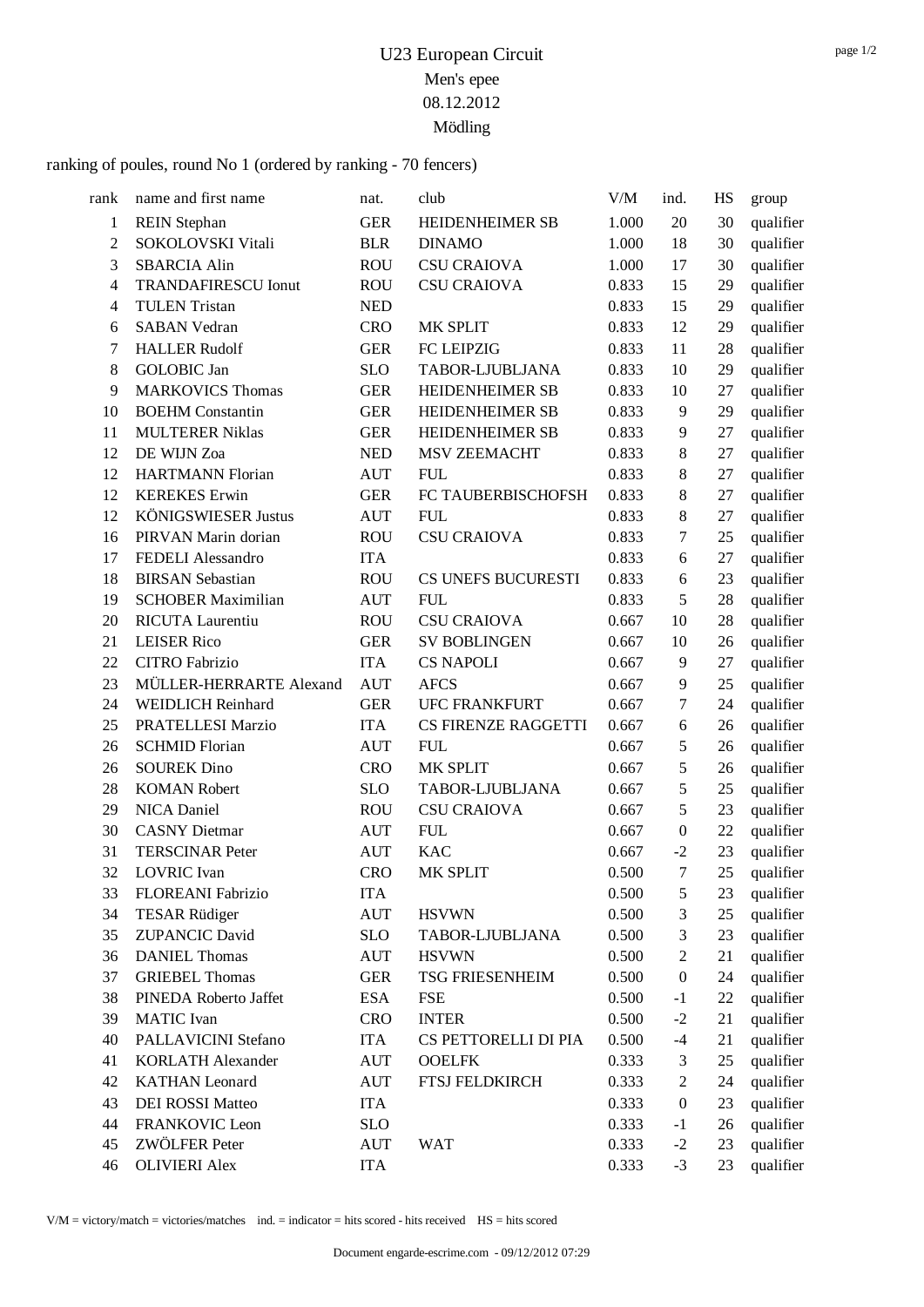| rank | name and first name         | nat.       | club                  | V/M   | ind.  | HS | group      |
|------|-----------------------------|------------|-----------------------|-------|-------|----|------------|
| 47   | <b>VERAS-REGENT Timotej</b> | <b>SLO</b> | TABOR-LJUBLJANA       | 0.333 | $-3$  | 20 | qualifier  |
| 48   | <b>GUJINOVIC Luka</b>       | <b>CRO</b> | MK SPLIT              | 0.333 | $-5$  | 20 | qualifier  |
| 49   | <b>SCHALLER Martin</b>      | <b>AUT</b> | <b>HSVWN</b>          | 0.333 | $-5$  | 18 | qualifier  |
| 50   | <b>HELLER Alexander</b>     | <b>AUT</b> | <b>FTSJ FELDKIRCH</b> | 0.333 | -6    | 15 | qualifier  |
| 51   | <b>HIRNSCHALL David</b>     | <b>AUT</b> | <b>HSVWN</b>          | 0.333 | $-7$  | 19 | qualifier  |
| 52   | <b>GUSTENAU Gustav</b>      | <b>AUT</b> | <b>HSVWN</b>          | 0.333 | $-7$  | 18 | qualifier  |
| 53   | <b>MAYER Wilfried</b>       | <b>AUT</b> | <b>WFK</b>            | 0.333 | $-7$  | 14 | qualifier  |
| 54   | <b>LINSBERGER Michael</b>   | <b>AUT</b> | <b>UFC</b>            | 0.333 | $-10$ | 14 | qualifier  |
| 55   | <b>KOGLER Mathias</b>       | <b>AUT</b> | <b>OOELFK</b>         | 0.333 | $-11$ | 15 | qualifier  |
| 56   | <b>POLJAK</b> Ante          | <b>CRO</b> | <b>MK SPLIT</b>       | 0.167 | -6    | 23 | qualifier  |
| 57   | <b>SZABO</b> Bence          | <b>HUN</b> | <b>TOEREKVES</b>      | 0.167 | $-10$ | 19 | eliminated |
| 58   | <b>SAMHABER Michael</b>     | <b>AUT</b> | <b>OOELFK</b>         | 0.167 | $-10$ | 16 | eliminated |
| 59   | KOSPACH Christoph           | <b>AUT</b> | <b>ASC</b>            | 0.167 | $-12$ | 17 | eliminated |
| 60   | GIAQUINTO Jorgeantonio      | <b>ITA</b> |                       | 0.167 | $-12$ | 15 | eliminated |
| 61   | <b>REDER Sebastian</b>      | <b>AUT</b> | <b>HSVWN</b>          | 0.167 | $-13$ | 16 | eliminated |
| 62   | <b>TRAUTNER Thomas</b>      | <b>AUT</b> | <b>ASC</b>            | 0.167 | $-14$ | 14 | eliminated |
| 63   | <b>FRIEDL Fabian</b>        | <b>AUT</b> | <b>FUL</b>            | 0.000 | $-13$ | 17 | eliminated |
| 64   | <b>CARS Hans Christian</b>  | <b>AUT</b> | <b>WFK</b>            | 0.000 | $-17$ | 13 | eliminated |
| 64   | <b>VUKOVIC Filip</b>        | <b>CRO</b> | <b>INTER</b>          | 0.000 | $-17$ | 13 | eliminated |
| 66   | <b>HAIDER</b> Günther       | <b>AUT</b> | <b>WAT</b>            | 0.000 | $-18$ | 12 | eliminated |
| 67   | <b>STRELLER Sebastian</b>   | <b>AUT</b> | <b>WFK</b>            | 0.000 | $-19$ | 11 | eliminated |
| 68   | <b>JANDL</b> Jacopo         | <b>AUT</b> | <b>ASC</b>            | 0.000 | $-20$ | 10 | eliminated |
| 68   | <b>KÜHNEL</b> Sven          | <b>AUT</b> | <b>ASC</b>            | 0.000 | $-20$ | 10 | eliminated |
| 70   | <b>WENUSCH Michael</b>      | <b>AUT</b> | <b>WAT</b>            | 0.000 | $-21$ | 9  | eliminated |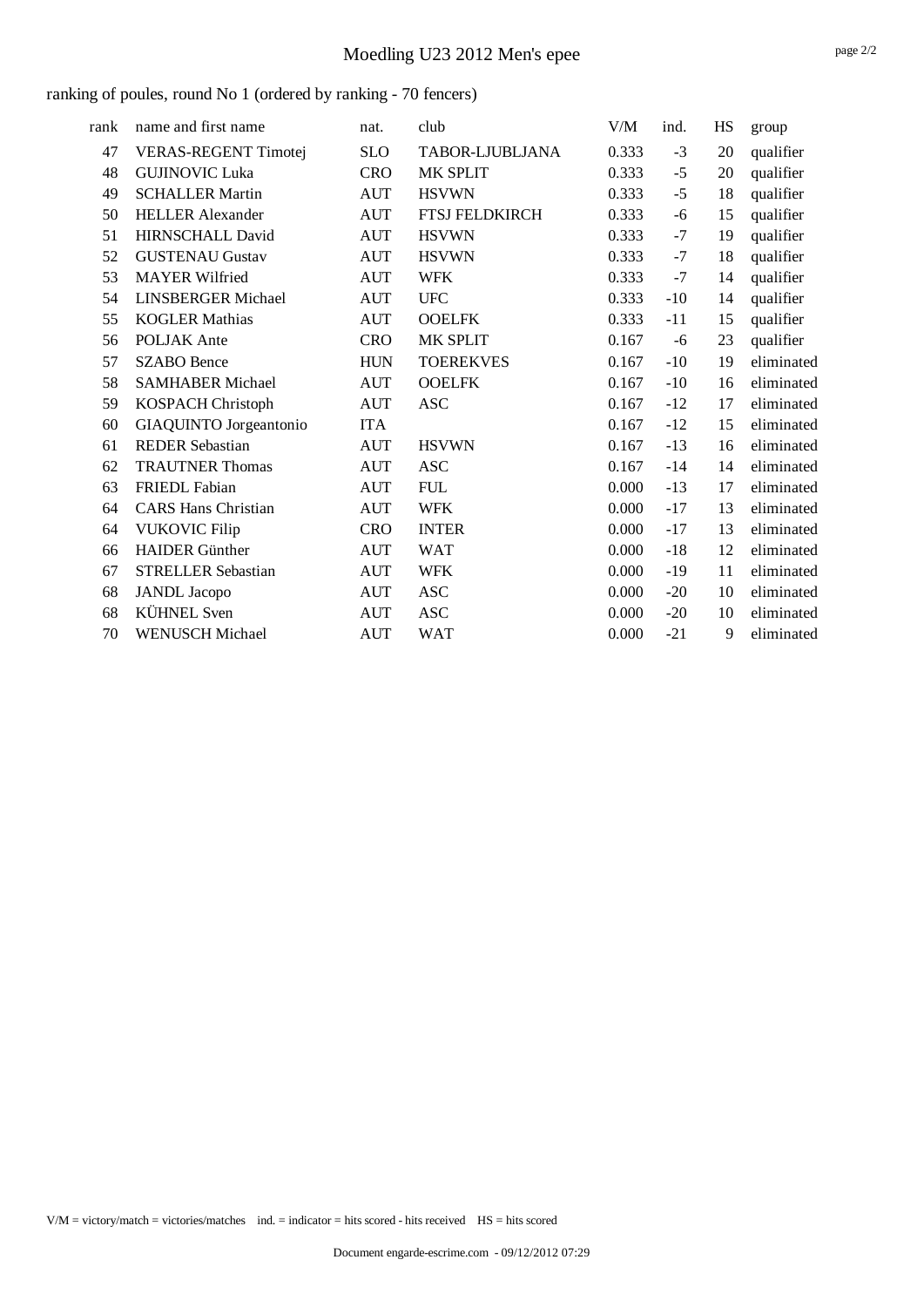|    |                            | tableau of 64 |                        |                                    | tableau of 32 lling U23 2012 Men's epee |
|----|----------------------------|---------------|------------------------|------------------------------------|-----------------------------------------|
| -1 | <b>REIN</b> Stephan        | <b>GER</b>    | HEIDENHEIMER SB        |                                    | page 1/2                                |
| 64 |                            |               |                        | <b>REIN</b> Stephan                |                                         |
|    |                            |               |                        |                                    | <b>REIN</b> Stephan                     |
| 33 | FLOREANI Fabrizio          | <b>ITA</b>    |                        | FLOREANI Fabrizio                  | 15/10                                   |
| 32 | <b>LOVRIC</b> Ivan         | <b>CRO</b>    | MK SPLIT               | 15/9                               |                                         |
| 17 | FEDELI Alessandro          | <b>ITA</b>    |                        | <b>GUJINOVIC Luka</b>              |                                         |
| 48 | <b>GUJINOVIC Luka</b>      | <b>CRO</b>    | MK SPLIT               | 15/13                              |                                         |
| 49 | <b>SCHALLER Martin</b>     | <b>AUT</b>    | <b>HSVWN</b>           |                                    | PIRVAN Marin dorian<br>15/14            |
| 16 | PIRVAN Marin dorian        | <b>ROU</b>    | <b>CSU CRAIOVA</b>     | PIRVAN Marin dorian<br>15/9        |                                         |
| 9  | <b>MARKOVICS Thomas</b>    | <b>GER</b>    | <b>HEIDENHEIMER SB</b> |                                    |                                         |
|    |                            |               |                        | <b>MARKOVICS Thomas</b>            |                                         |
| 56 | POLJAK Ante                | <b>CRO</b>    | MK SPLIT               | 15/2                               | <b>MARKOVICS Thomas</b>                 |
| 41 | <b>KORLATH Alexander</b>   | <b>AUT</b>    | <b>OOELFK</b>          | WEIDLICH Reinhard                  | 12/4                                    |
| 24 | WEIDLICH Reinhard          | <b>GER</b>    | <b>UFC FRANKFURT</b>   | 15/9                               |                                         |
| 25 | PRATELLESI Marzio          | <b>ITA</b>    | CS FIRENZE RAGGETTI    |                                    |                                         |
| 40 | PALLAVICINI Stefano        | <b>ITA</b>    | CS PETTORELLI DI PIA   | PRATELLESI Marzio<br>15/14         |                                         |
|    |                            |               |                        |                                    | <b>GOLOBIC</b> Jan                      |
| 57 |                            |               |                        | <b>GOLOBIC</b> Jan                 | 15/9                                    |
| 8  | <b>GOLOBIC</b> Jan         | <b>SLO</b>    | TABOR-LJUBLJANA        |                                    |                                         |
| 5  | <b>TULEN Tristan</b>       | <b>NED</b>    |                        |                                    |                                         |
| 60 | ---------                  | $---$         |                        | <b>TULEN Tristan</b>               |                                         |
| 37 | <b>GRIEBEL Thomas</b>      | <b>GER</b>    | <b>TSG FRIESENHEIM</b> |                                    | <b>TULEN Tristan</b><br>15/8            |
| 28 | <b>KOMAN Robert</b>        | <b>SLO</b>    | TABOR-LJUBLJANA        | <b>GRIEBEL Thomas</b><br>15/13     |                                         |
|    |                            |               |                        |                                    |                                         |
| 21 | <b>LEISER Rico</b>         | <b>GER</b>    | <b>SV BOBLINGEN</b>    | <b>LEISER Rico</b>                 |                                         |
| 44 | <b>FRANKOVIC Leon</b>      | <b>SLO</b>    |                        | 15/8                               | <b>LEISER Rico</b>                      |
| 53 | <b>MAYER Wilfried</b>      | <b>AUT</b>    | <b>WFK</b>             |                                    | 15/9                                    |
| 12 | <b>KÖNIGSWIESER Justus</b> | <b>AUT</b>    | <b>FUL</b>             | <b>KÖNIGSWIESER Justus</b><br>15/8 |                                         |
| 13 | <b>HARTMANN Florian</b>    | <b>AUT</b>    | <b>FUL</b>             |                                    |                                         |
| 52 | <b>GUSTENAU Gustav</b>     | <b>AUT</b>    | <b>HSVWN</b>           | <b>HARTMANN Florian</b><br>15/2    |                                         |
| 45 | ZWÖLFER Peter              | <b>AUT</b>    | <b>WAT</b>             |                                    | RICUTA Laurentiu<br>15/8                |
|    |                            |               |                        | RICUTA Laurentiu                   |                                         |
| 20 | RICUTA Laurentiu           | <b>ROU</b>    | <b>CSU CRAIOVA</b>     | 15/14                              |                                         |
| 29 | NICA Daniel                | <b>ROU</b>    | <b>CSU CRAIOVA</b>     | NICA Daniel                        |                                         |
| 36 | <b>DANIEL Thomas</b>       | <b>AUT</b>    | <b>HSVWN</b>           | 15/13                              | <b>TRANDAFIRESCU Ionut</b>              |
| 61 |                            | $---$         |                        |                                    | 15/9                                    |
| 4  | <b>TRANDAFIRESCU Ionut</b> | <b>ROU</b>    | <b>CSU CRAIOVA</b>     | <b>TRANDAFIRESCU Ionut</b>         |                                         |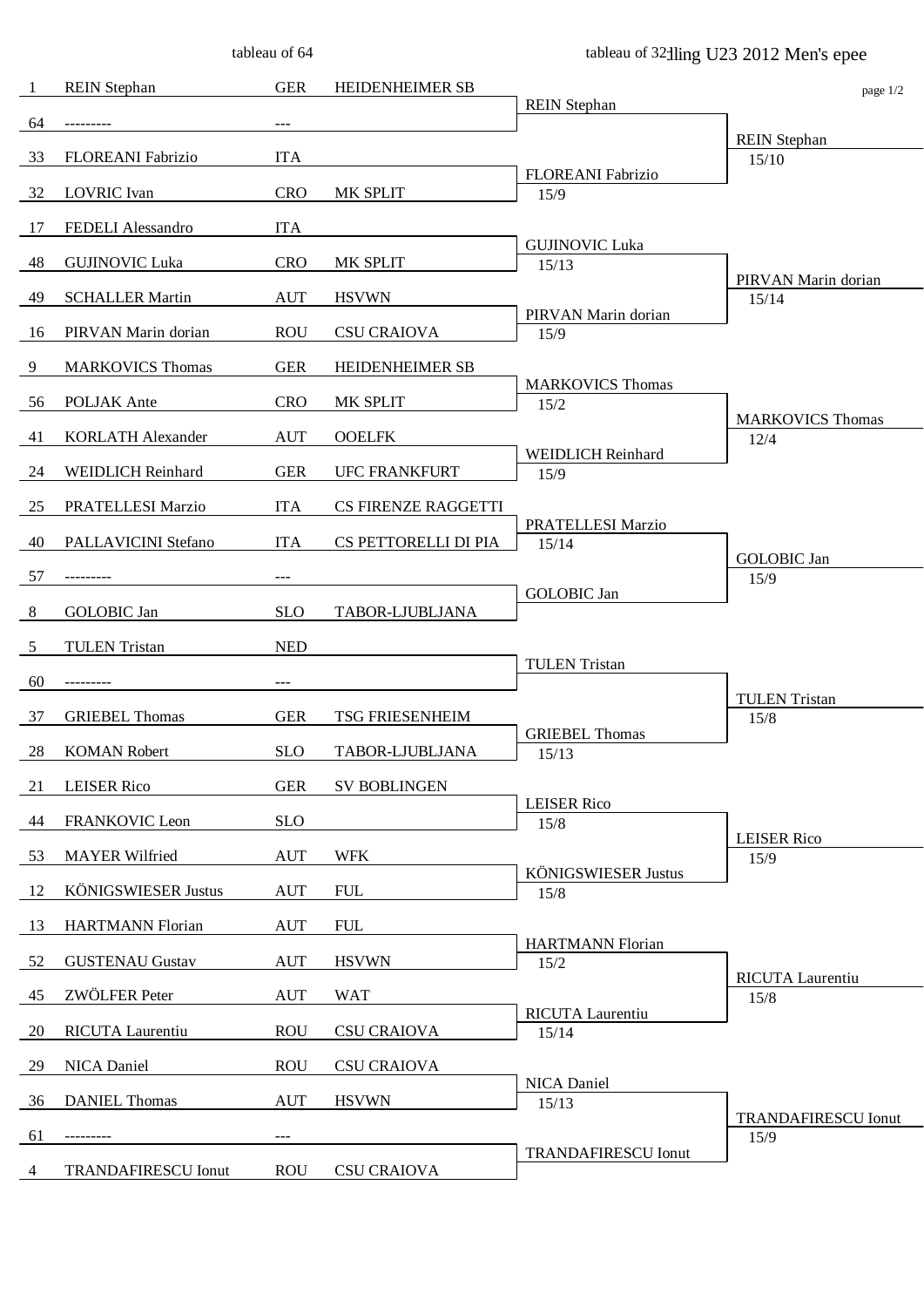|                |                             | tableau of 64 |                        |                                      | tableau of 32 lling U23 2012 Men's epee |
|----------------|-----------------------------|---------------|------------------------|--------------------------------------|-----------------------------------------|
| $\overline{3}$ | <b>SBARCIA Alin</b>         | <b>ROU</b>    | <b>CSU CRAIOVA</b>     |                                      | page 2/2                                |
| 62             | ---------                   |               |                        | <b>SBARCIA Alin</b>                  |                                         |
|                | <b>ZUPANCIC David</b>       |               |                        |                                      | <b>SBARCIA Alin</b>                     |
| 35             |                             | <b>SLO</b>    | TABOR-LJUBLJANA        | <b>ZUPANCIC David</b>                | 15/11                                   |
| 30             | <b>CASNY</b> Dietmar        | <b>AUT</b>    | <b>FUL</b>             | 15/9                                 |                                         |
| 19             | <b>SCHOBER Maximilian</b>   | <b>AUT</b>    | <b>FUL</b>             | <b>OLIVIERI Alex</b>                 |                                         |
| 46             | <b>OLIVIERI</b> Alex        | <b>ITA</b>    |                        | 15/12                                |                                         |
| 51             | HIRNSCHALL David            | <b>AUT</b>    | <b>HSVWN</b>           |                                      | DE WIJN Zoa<br>15/6                     |
| 14             | DE WIJN Zoa                 | <b>NED</b>    | MSV ZEEMACHT           | DE WIJN Zoa<br>15/7                  |                                         |
| -11            | <b>MULTERER Niklas</b>      | <b>GER</b>    | HEIDENHEIMER SB        |                                      |                                         |
| 54             | LINSBERGER Michael          | <b>AUT</b>    | <b>UFC</b>             | <b>MULTERER Niklas</b><br>15/4       |                                         |
| 43             | DEI ROSSI Matteo            | <b>ITA</b>    |                        |                                      | <b>MULTERER Niklas</b><br>15/11         |
|                |                             |               |                        | CITRO Fabrizio                       |                                         |
| 22             | CITRO Fabrizio              | <b>ITA</b>    | <b>CS NAPOLI</b>       | 15/11                                |                                         |
| 27             | <b>SOUREK Dino</b>          | <b>CRO</b>    | MK SPLIT               | <b>SOUREK Dino</b>                   |                                         |
| 38             | PINEDA Roberto Jaffet       | <b>ESA</b>    | <b>FSE</b>             | 15/14                                | <b>SOUREK Dino</b>                      |
| 59             |                             | ---           |                        |                                      | 15/13                                   |
| 6              | <b>SABAN Vedran</b>         | <b>CRO</b>    | MK SPLIT               | <b>SABAN</b> Vedran                  |                                         |
| 7              | <b>HALLER Rudolf</b>        | <b>GER</b>    | FC LEIPZIG             |                                      |                                         |
| 58             | ---------                   | $---$         |                        | <b>HALLER Rudolf</b>                 |                                         |
| -39            | <b>MATIC</b> Ivan           | <b>CRO</b>    | <b>INTER</b>           |                                      | <b>HALLER Rudolf</b><br>15/10           |
|                |                             |               |                        | <b>SCHMID Florian</b>                |                                         |
| 26             | <b>SCHMID Florian</b>       | <b>AUT</b>    | <b>FUL</b>             | 15/11                                |                                         |
| 23             | MÜLLER-HERRARTE Alexa       | <b>AUT</b>    | <b>AFCS</b>            | <b>KATHAN</b> Leonard                |                                         |
| 42             | <b>KATHAN</b> Leonard       | <b>AUT</b>    | FTSJ FELDKIRCH         | 15/13                                | <b>BOEHM</b> Constantin                 |
| 55             | <b>KOGLER Mathias</b>       | <b>AUT</b>    | <b>OOELFK</b>          |                                      | 15/8                                    |
| 10             | <b>BOEHM</b> Constantin     | <b>GER</b>    | <b>HEIDENHEIMER SB</b> | <b>BOEHM</b> Constantin<br>15/14     |                                         |
| 15             | <b>KEREKES</b> Erwin        | <b>GER</b>    | FC TAUBERBISCHOFSH     |                                      |                                         |
| 50             | <b>HELLER Alexander</b>     | <b>AUT</b>    | FTSJ FELDKIRCH         | <b>KEREKES</b> Erwin<br>15/6         |                                         |
| 47             | <b>VERAS-REGENT Timotej</b> | <b>SLO</b>    | TABOR-LJUBLJANA        |                                      | <b>KEREKES</b> Erwin<br>15/8            |
| 18             | <b>BIRSAN</b> Sebastian     | <b>ROU</b>    | CS UNEFS BUCURESTI     | <b>VERAS-REGENT Timotej</b><br>15/14 |                                         |
| 31             | <b>TERSCINAR Peter</b>      | AUT           | KAC                    |                                      |                                         |
| 34             | <b>TESAR Rüdiger</b>        | <b>AUT</b>    | <b>HSVWN</b>           | <b>TERSCINAR Peter</b><br>15/11      |                                         |
| 63             |                             |               |                        |                                      | SOKOLOVSKI Vitali<br>15/4               |
|                |                             |               |                        | SOKOLOVSKI Vitali                    |                                         |
| 2              | SOKOLOVSKI Vitali           | <b>BLR</b>    | <b>DINAMO</b>          |                                      |                                         |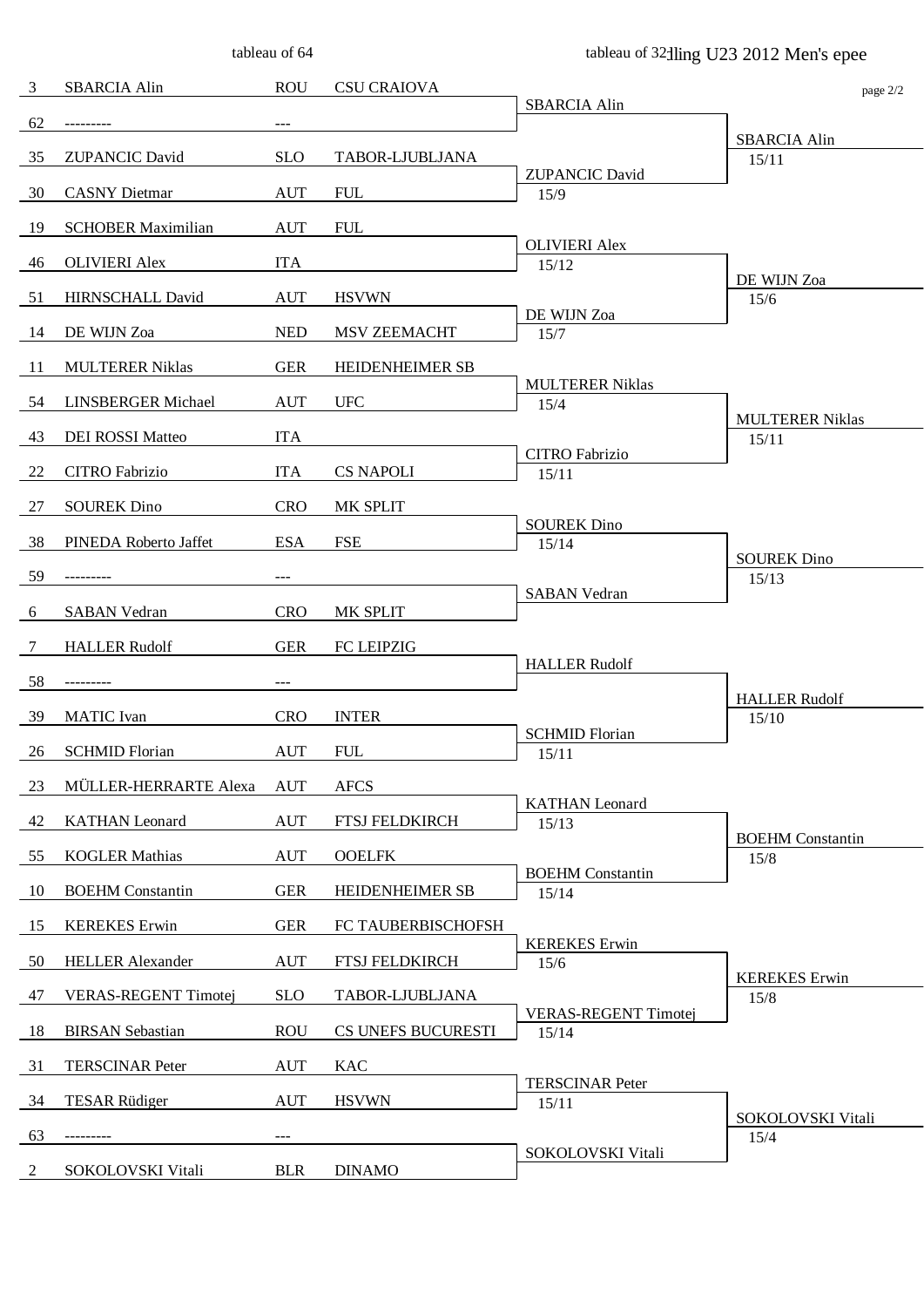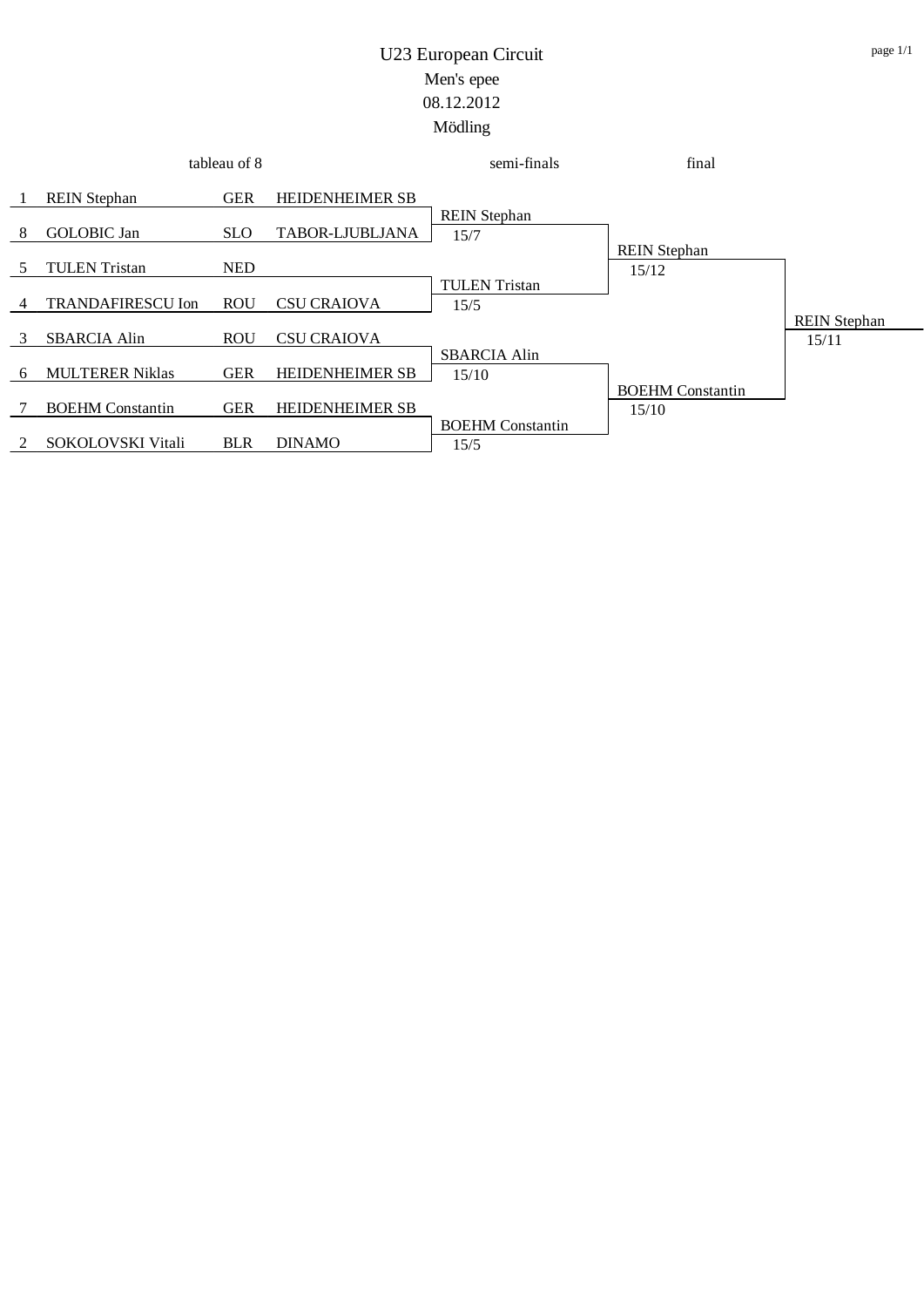### overall ranking (ordered by ranking - 70 fencers)

| rank           | name and first name        | flag       | nat.       | club                   | date of birth |
|----------------|----------------------------|------------|------------|------------------------|---------------|
| 1              | <b>REIN</b> Stephan        |            | <b>GER</b> | HEIDENHEIMER SB        | 19/10/1988    |
| $\overline{2}$ | <b>BOEHM</b> Constantin    |            | <b>GER</b> | HEIDENHEIMER SB        | 22/8/1991     |
| $\mathfrak{Z}$ | <b>SBARCIA Alin</b>        |            | <b>ROU</b> | <b>CSU CRAIOVA</b>     | 27/1/1984     |
| $\overline{3}$ | <b>TULEN Tristan</b>       |            | <b>NED</b> |                        | 22/7/1991     |
| 5              | SOKOLOVSKI Vitali          |            | <b>BLR</b> | <b>DINAMO</b>          | 11/5/1992     |
| 6              | <b>TRANDAFIRESCU Ionut</b> |            | <b>ROU</b> | <b>CSU CRAIOVA</b>     | 24/6/1993     |
| 7              | <b>GOLOBIC</b> Jan         | $\bullet$  | <b>SLO</b> | TABOR-LJUBLJANA        | 13/4/1992     |
| 8              | <b>MULTERER Niklas</b>     |            | <b>GER</b> | <b>HEIDENHEIMER SB</b> | 13/2/1988     |
| 9              | <b>HALLER Rudolf</b>       |            | <b>GER</b> | FC LEIPZIG             | 5/11/1991     |
| 10             | <b>MARKOVICS Thomas</b>    |            | <b>GER</b> | HEIDENHEIMER SB        | 5/4/1990      |
| 11             | DE WIJN Zoa                |            | <b>NED</b> | MSV ZEEMACHT           | 31/8/1995     |
| 11             | <b>KEREKES</b> Erwin       |            | <b>GER</b> | FC TAUBERBISCHOFSHEI   | 24/3/1991     |
| 13             | PIRVAN Marin dorian        |            | <b>ROU</b> | <b>CSU CRAIOVA</b>     | 16/3/1989     |
| 14             | <b>RICUTA Laurentiu</b>    |            | <b>ROU</b> | <b>CSU CRAIOVA</b>     | 22/9/1992     |
| 15             | <b>LEISER Rico</b>         |            | <b>GER</b> | <b>SV BOBLINGEN</b>    | 13/5/1992     |
| 16             | <b>SOUREK Dino</b>         | Ø.         | <b>CRO</b> | MK SPLIT               | 29/4/1985     |
| 17             | <b>SABAN Vedran</b>        | Ş.         | <b>CRO</b> | MK SPLIT               | 2/5/1994      |
| 18             | <b>HARTMANN Florian</b>    |            | AUT        | <b>FUL</b>             | 19/1/1993     |
| 18             | KÖNIGSWIESER Justus        |            | <b>AUT</b> | <b>FUL</b>             | 16/9/1995     |
| 20             | <b>CITRO Fabrizio</b>      |            | <b>ITA</b> | <b>CS NAPOLI</b>       | 17/8/1992     |
| 21             | <b>WEIDLICH Reinhard</b>   |            | <b>GER</b> | <b>UFC FRANKFURT</b>   | 16/2/1992     |
| 22             | PRATELLESI Marzio          | Н          | <b>ITA</b> | CS FIRENZE RAGGETTI    | 15/8/1994     |
| 23             | <b>SCHMID Florian</b>      |            | <b>AUT</b> | <b>FUL</b>             | 19/7/1985     |
| 24             | NICA Daniel                |            | <b>ROU</b> | <b>CSU CRAIOVA</b>     | 18/12/1989    |
| 25             | <b>TERSCINAR Peter</b>     |            | <b>AUT</b> | <b>KAC</b>             | 26/10/1985    |
| 26             | FLOREANI Fabrizio          | Н          | <b>ITA</b> |                        | 1/5/1991      |
| 27             | <b>ZUPANCIC David</b>      |            | <b>SLO</b> | TABOR-LJUBLJANA        | 20/10/1991    |
| 28             | <b>GRIEBEL Thomas</b>      |            | <b>GER</b> | <b>TSG FRIESENHEIM</b> | 15/12/1992    |
| 29             | <b>KATHAN</b> Leonard      |            | <b>AUT</b> | FTSJ FELDKIRCH         | 24/9/1992     |
| 30             | <b>OLIVIERI</b> Alex       |            | <b>ITA</b> |                        | 10/5/1995     |
| 31             | VERAS-REGENT Timotej       |            | <b>SLO</b> | TABOR-LJUBLJANA        | 1/11/1996     |
| 32             | <b>GUJINOVIC Luka</b>      | $\partial$ | <b>CRO</b> | MK SPLIT               | 17/7/1992     |
| 33             | FEDELI Alessandro          |            | <b>ITA</b> |                        | 13/7/1991     |
| 34             | <b>BIRSAN</b> Sebastian    |            | <b>ROU</b> | CS UNEFS BUCURESTI     | 22/6/1991     |
| 35             | <b>SCHOBER Maximilian</b>  |            | <b>AUT</b> | <b>FUL</b>             | 30/10/1994    |
| 36             | MÜLLER-HERRARTE Alexander  |            | <b>AUT</b> | <b>AFCS</b>            | 25/11/1988    |
| 37             | <b>KOMAN Robert</b>        | $\bullet$  | <b>SLO</b> | TABOR-LJUBLJANA        | 26/10/1993    |
| 38             | <b>CASNY</b> Dietmar       |            | <b>AUT</b> | <b>FUL</b>             | 27/2/1988     |
| 39             | <b>LOVRIC</b> Ivan         | Ŷ.         | <b>CRO</b> | MK SPLIT               | 30/11/1992    |
| 40             | <b>TESAR Rüdiger</b>       |            | <b>AUT</b> | <b>HSVWN</b>           | 7/6/1966      |
| 41             | <b>DANIEL Thomas</b>       |            | <b>AUT</b> | <b>HSVWN</b>           | 17/6/1985     |
| 42             | PINEDA Roberto Jaffet      | $\bullet$  | <b>ESA</b> | <b>FSE</b>             | 12/11/1986    |
| 43             | <b>MATIC</b> Ivan          | $\circ$    | <b>CRO</b> | <b>INTER</b>           | 23/3/1988     |
| 44             | PALLAVICINI Stefano        |            | <b>ITA</b> | CS PETTORELLI DI PIA   | 9/4/1992      |
| 45             | <b>KORLATH Alexander</b>   |            | <b>AUT</b> | <b>OOELFK</b>          | 30/10/1993    |
| 46             | <b>DEI ROSSI Matteo</b>    |            | <b>ITA</b> |                        | 7/3/1995      |
| 47             | <b>FRANKOVIC Leon</b>      |            | <b>SLO</b> |                        | 4/9/1991      |
| 48             | ZWÖLFER Peter              |            | <b>AUT</b> | <b>WAT</b>             | 12/10/1993    |